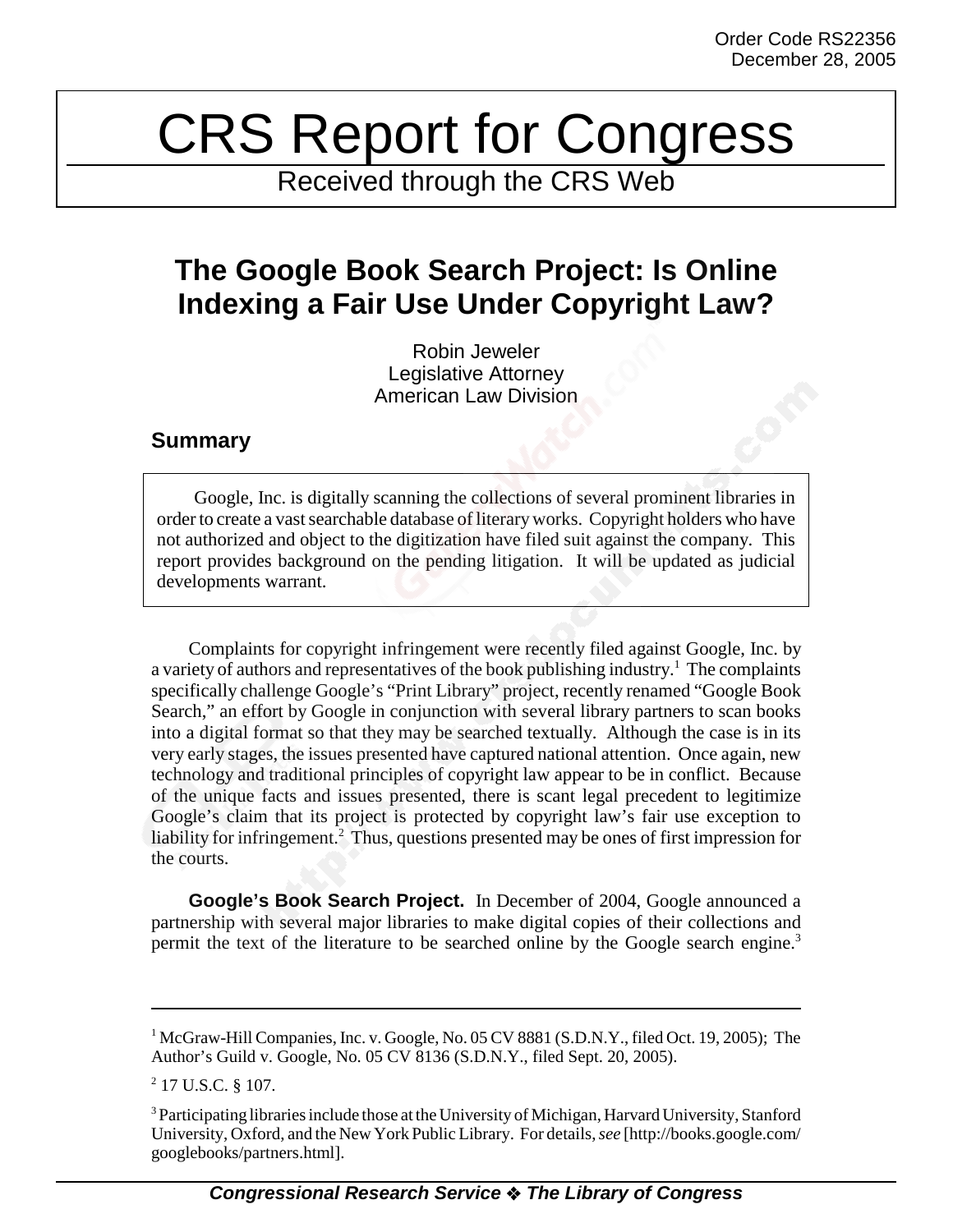Google is providing its partnering libraries with a digital copy of the donor institution's collection.

The Print Library Project is only one of several initiatives by the company to enhance the breadth of its online search capabilities. It was originally a component of "Google Book Search," which included the Library Project and its "Partner Program," an online book marketing program designed to help publishers and authors promote their books by displaying a limited number of sample pages in connection with a user's word search. The Library Project was described on its website:

When you click on a search result for a book from the Library Project, you'll see the Snippet View which, like a card catalog, shows you information about the book plus a few snippets — a few sentences of your search term in context. You may also see the Sample Pages View if the publisher or author has given us permission or the Full Book View if the book is out of copyright. In all cases, you'll see 'Buy this Book' links that lead directly to online bookstores where you can buy the book.<sup>4</sup>

In addition, "Google Video" offers a search vehicle for material from archived television programs, educational videos, personal productions, and other video media. Users can search the closed captioning and text descriptions of its video archive for relevant results. However, in the case of both the Book Partner Program and the video program, content owners actively submit their material for inclusion in the searchable database. Only the Library Project does not seek authorization to copy from content owners. Hence, it is the only program that has been challenged in court.

After some academic and commercial publishers objected to the Library Project, Google took a brief hiatus from scanning to allow publishers time to identify works that they, i.e., the copyright holders, do not want to be included in the digital database. This has been referred to an "opt out" plan. The general rule of copyright law requires a prospective user to seek permission for use; Google has reversed the process by announcing its intention to digitize entire collections of the contributing libraries *unless* a content owner opts out by acting to *withhold* permission. This contributes to the content holders' claim that Google is engaged in massive copyright infringement.

**The Parties' Positions.** The complaint filed by plaintiff publishing companies (the Publishers) accuses defendant Google of massive copyright infringement. By digitizing copyrighted works without permission, Google is alleged to violate the copyright holders' exclusive rights to copy and/or display protected work.<sup>5</sup> Plaintiffs contend that Google's project is strictly commercial because it "pays" for the libraries' collections by delivering digital copies back to them; and, Google will realize significant advertising revenues as a consequence of its enhanced search capabilities.

Defendant Google essentially contends that its opt out program negates any infringement liability. But, if infringement were found, Google argues that its activity is protected by copyright's fair use doctrine. Google cites the U.S. Court of Appeals for the

<sup>&</sup>lt;sup>4</sup> [http://books.google.com/googlebooks/library.html]. For more background on the program, see Google's website at [http://books.google.com/googlebooks/about.html].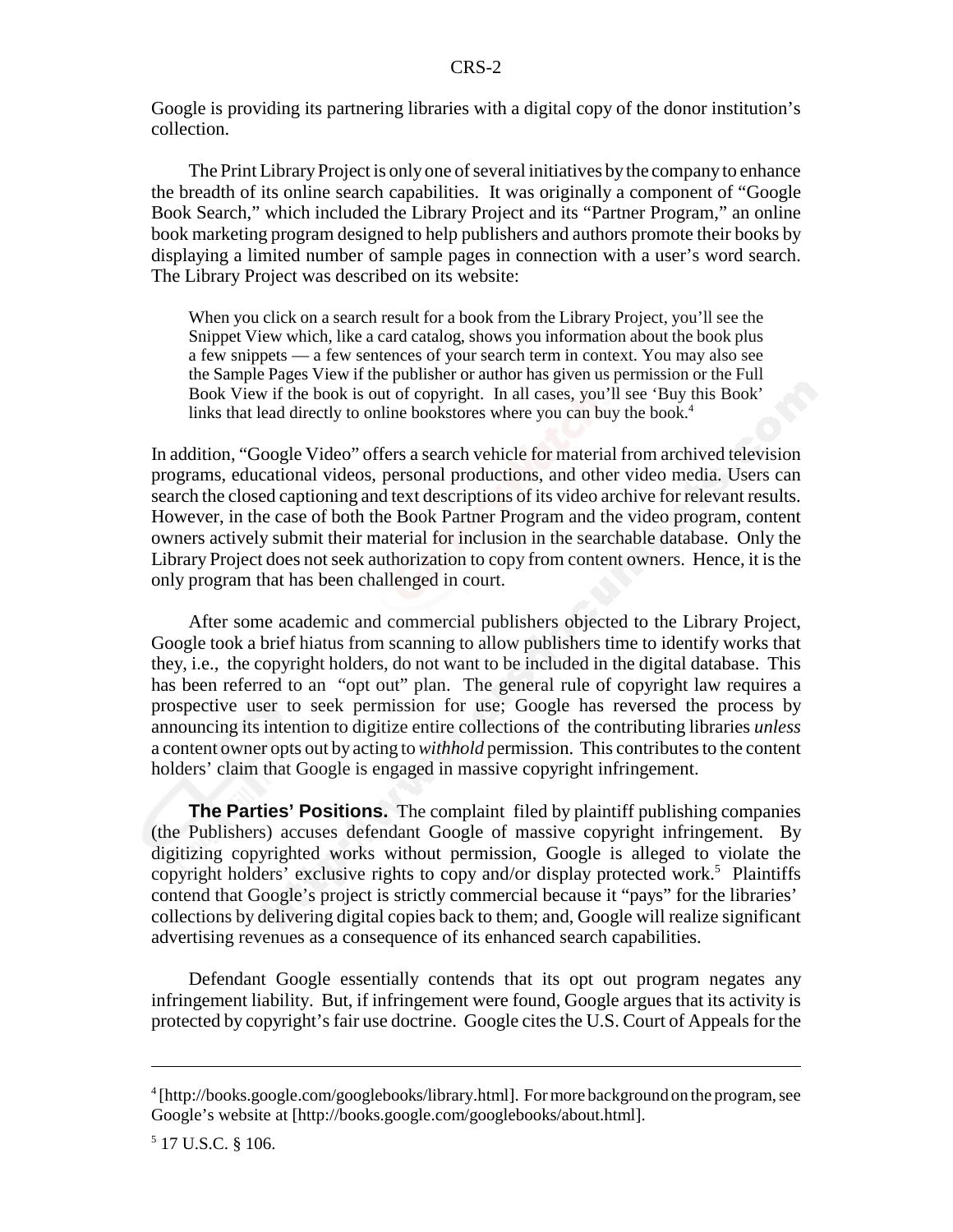Ninth Circuit's decision in *Kelly v. Arriba Soft Corp.* as support for the proposition that Internet search engines' indexing activities constitute a fair use.6

**The Law.** As stated above, copyright law confers on the rights holder the exclusive right to control reproduction, display, and distribution of a protected work. Accordingly, in order to use a copyrighted work, one seeks permission from the owner and negotiates the terms, conditions, and payments for use. Google claims that for it to actively seek permission from every rights' holder in the multi-library collections would be impractical and prohibitive. The Publishers claim that Google's "opt out" program "stands copyright law on its head."<sup>7</sup> One cannot, they argue, generally announce one's intention to infringe multiple copyrighted works and collectively offer rights holders the opportunity *not* to have their work infringed.

*Fair Use.* Assuming a court were to find that Google's digitization of copyrighted works is infringing, the question becomes whether its activities are a fair use. The fair use exemption derives from common law and the First Amendment.<sup>8</sup> As codified in the Copyright Act, it establishes criteria for a court to consider in determining whether an infringing use is "fair." Specifically, 17 U.S.C. § 107 provides that, notwithstanding other provisions of the law, use of a copyrighted work

... for purposes such as criticism, comment, news reporting, teaching (including multiple copies for classroom use), scholarship, or research, is not an infringement of copyright. In determining whether the use made of a work in any particular case is a fair use the factors to be considered shall include —

(1) the purpose and character of the use, including whether such use is of a commercial nature or is for nonprofit educational purposes;

(2) the nature of the copyrighted work;

(3) the amount and substantiality of the portion used in relation to the copyrighted work as a whole; and

(4) the effect of the use upon the potential market for or value of the copyrighted work.

Because fair use is an "equitable rule of reason" to be applied in light of the overall purposes of the Copyright Act, other relevant factors may also be considered.9

The court hearing the case will make findings of fact and assign relative value and weight to the fair use factors in its analysis. This report will not attempt to predict an outcome in the pending litigation but does make some observations with respect to fair use analysis and the issues at hand.

<sup>&</sup>lt;sup>6</sup> 336 F.3d 811 (9<sup>th</sup> Cir. 2003). For more background on Kelly v. Arriba Soft Corp., see CRS Report RS21206, *Fair Use on the Internet: Copyright's Reproduction and Public Display Rights,* by Robin Jeweler.

<sup>7</sup> *Publishers: Value of Book Search Project Shows That Scanning Is Not Fair Use,* 71 BNA PATENT, TRADEMARK & COPYRIGHT J. 94 (Nov. 25. 2005).

<sup>8</sup> Eldred v. Ashcroft, 537 U.S. 186, 219 (2003).

<sup>&</sup>lt;sup>9</sup> Sony Corp. of America v. Universal City Studios, 464 U.S. 417, 448, 454 (1984).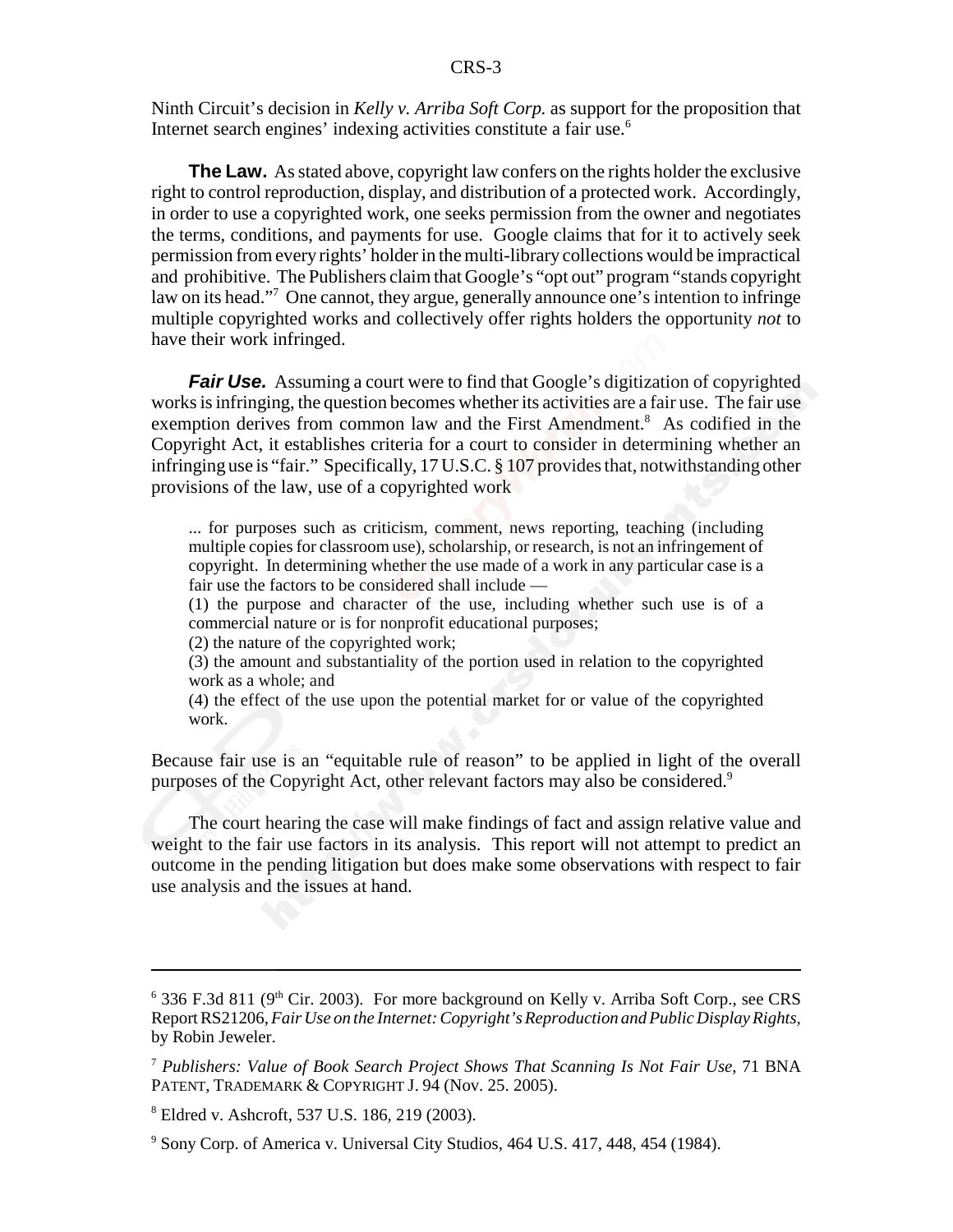The Library Project has the potential to be a great boon to scholarship, research, and the public in general. It is, nevertheless, commercial in nature because Google anticipates that it will enhance its service's utilization by the public and concomitantly increase advertising fees. With respect to the first factor, the purpose and character of use, the searching and indexing goal appears to be a highly transformative use of the copied text. There is little question that indexing basic information about any book alone, absent copying, would not constitute copyright infringement. While displaying "snippets" of text is closer to infringing activity, the prospective display, as described by Google, does not appear to usurp or negate the value of the underlying work.

The second factor is the nature of the copyrighted work. Digitizing the collections of the named libraries will encompass both factual and creative works, the latter being entitled to the highest level of copyright protection. How the court views the third factor — amount of the portion used — will be significant. In order to create its megadatabase, Google will scan the entire copyrighted work, a major consideration weighing against fair use. But it intends to display, i.e., use, at any given time, only brief excerpts of the searchable text. Hence, is the digital reproduction incidental to an otherwise fair use or is it impermissibly infringing?

Finally, what will be the Library Project's effect on the potential market for or value of the copyrighted works? Here, Google makes a strong argument that its indexing and text searching capability has the potential to greatly enhance the market for sales for books that might otherwise be relegated to obscurity. Its "sampling" of text permits members of the public to determine whether they wish to acquire the book.

The Publishers counter that copyright owners routinely receive license fees for authorized sampling. Google's project may deprive them of the opportunity to participate in the creation of similar databases over which they have control and input. The Publishers have also expressed concern that the digital edition of the work Google returns to the participating library may facilitate piracy and/or additional unauthorized uses.<sup>10</sup>

*Case Law.* Although a court's finding that there is a fair use exception to copyright infringement is context-specific, it naturally looks to precedent for guidance. Google asserts that *Kelly v. Arriba Soft Corp.* supports its claim of fair use, and in many respects it does. In *Kelly*, the court found that Arriba Soft's search engine, which, in response to a user's inquiry, compiled a database of images by copying pictures from websites (without authorization) and displayed them as thumbnail images, was a sufficiently transformative use of copyrighted material to be a fair use. Although providing indexing information alone does not implicate copyright infringement, displaying limited quotes from a literary work may be consistent with fair use. Indeed, a quote from a literary work is a far more limited reproduction and display than a thumbnail image of a full-sized one. However, a major distinction between the *Kelly* case and Google's Library Project is that in the former, content owners voluntarily uploaded their images to the Internet.<sup>11</sup> Here,

 $10$  In addition to fair use, the Copyright Act contains additional limitations on exclusive rights of copyright holders. 17 U.S.C. § 108, for example, gives certain reproduction rights to libraries and archives, but these provisions are not relevant to the issue discussed.

<sup>&</sup>lt;sup>11</sup> Some observers suggest that uploading to the Internet may be construed as a limited license for (continued...)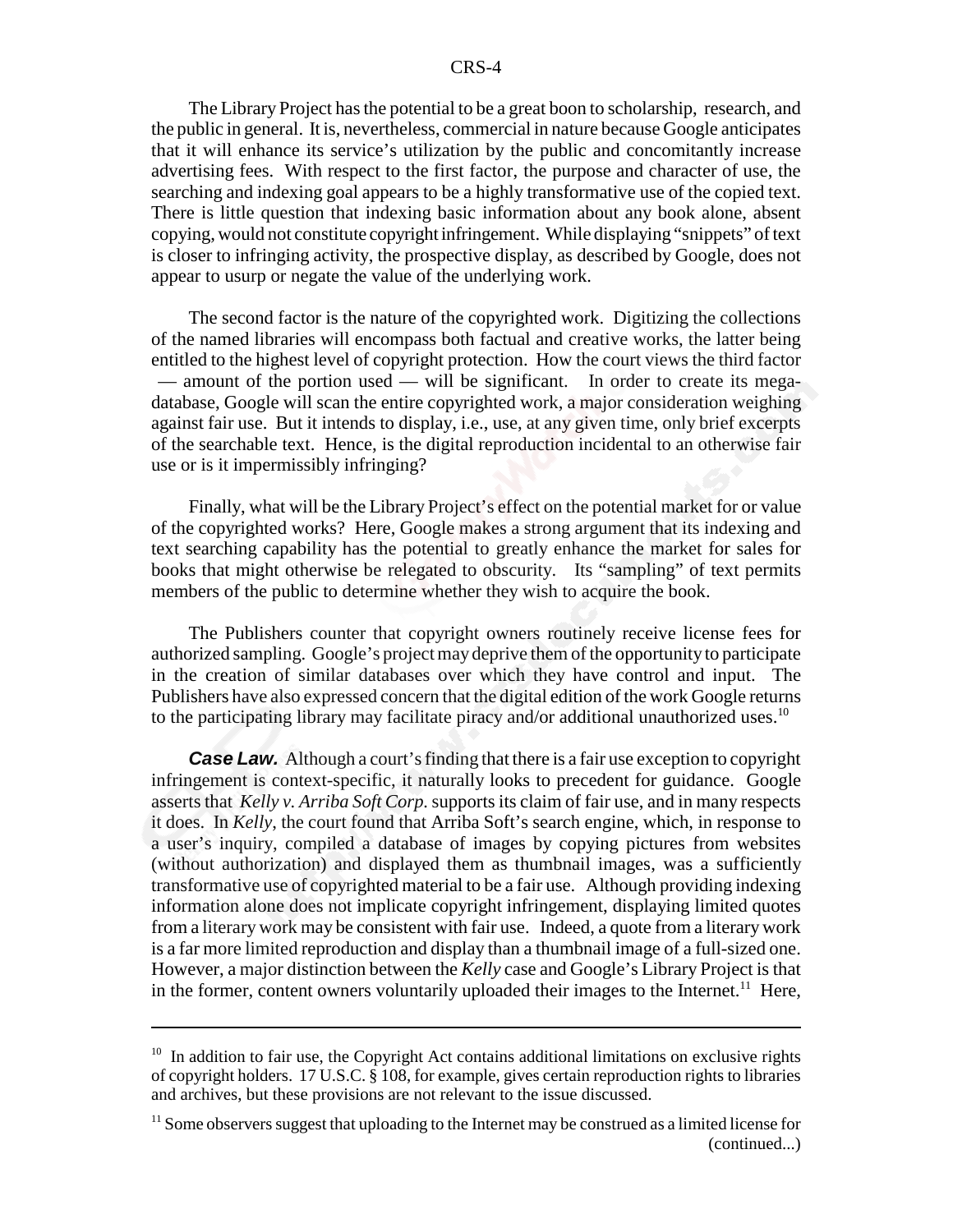the search engine is copying material to create a new database to enable the search capability.

Hence, the arguably unique question presented is whether apparent *prima facie* infringing activity that facilitates an arguably legitimate use is indeed a fair one. In this broad respect, the Supreme Court's decision in *Sony Corporation of America v. Universal City Studios*12 is apposite. In *Sony*, the Court held that the sale of the video recording machine to "time shift" broadcast television for personal home viewing was not contributory copyright infringement. The Court articulated a new category of fair use, namely, time shifting. Although the factual underpinnings and legal precedent of this decision are *not* particularly relevant to nor controlling in the instant case, the *Sony* decision itself stands as a landmark in copyright law demonstrating the willingness of the Court to balance new technological capablilites against traditional principles of copyright law.

Although *Sony* sanctioned "time shifting" of in-home television broadcasting, neither the U.S. Supreme Court nor the lower courts have evidenced willingness to expand this judicially created category of fair use. In *UMG Recordings v. MP3.Com, Inc.,* a U.S. district court rejected out-of-hand the defendant's proffered fair use defense as a justification for unauthorized copying of plaintiffs' audio CDs.<sup>13</sup> The defendant claimed that its unauthorized copying enabled it to provide a service to proven owners of a CD, namely "space shifting," or enabling them to obtain access to the music on the CD through its subscription service.

In the case of Google, many copyright experts see analogies to the technological considerations inherent in *Sony*. The digital scanning — the alleged infringing activity — is viewed as incidental to a valid and socially useful function, indexing.<sup>14</sup> Others view Google's activity as *prima facie* copyright infringement, with little or no extenuating circumstances.15

**Conclusion.** How the court (or courts) that consider this case define the issues presented will ultimately determine whether the suit against Google sets an important precedent in copyright law. Viewed expansively, the court may find that copying to promote online searching and indexing of literary works is a fair use. To many observers,

<sup>14</sup> *See, e.g.,* Jonathan Band, *supra;* Christopher Heun, *Courts Unlikely to Stop Google Book Copying,* INTERNETWEEK (Sept. 2, 2005) at [http://internetweek.cmp.com/showArticle.jhtml? articleID=170700329].

 $11$  (...continued)

foreseeable uses such as those by Internet search engines. Jonathan Band, *The Google Print Library Project: Fair or Foul?,* 9 J. OF INTERNET LAW 1, 4 (Oct. 2005).

<sup>&</sup>lt;sup>12</sup> 464 U.S. 417 (1984).

<sup>13 92</sup> F.Supp.2d 349, 352 (S.D.N.Y. 2000)("[D]efendant's 'fair use' defense is indefensible and must be denied as a matter of law.").

<sup>15</sup> *See, e.g.,* Elisabeth Hanratty, *Google Library: Beyond Fair Use?,* 2005 DUKE L.&TECH.REV. 10 (2005); Raymond Nimmer, *Google Lawsuit Begins; Fair Use* (Oct. 3, 2005), online at [http://www.ipinfoblog.com/archives/intellectual-property-33-google-lawsuit-begins-fair-use. html].